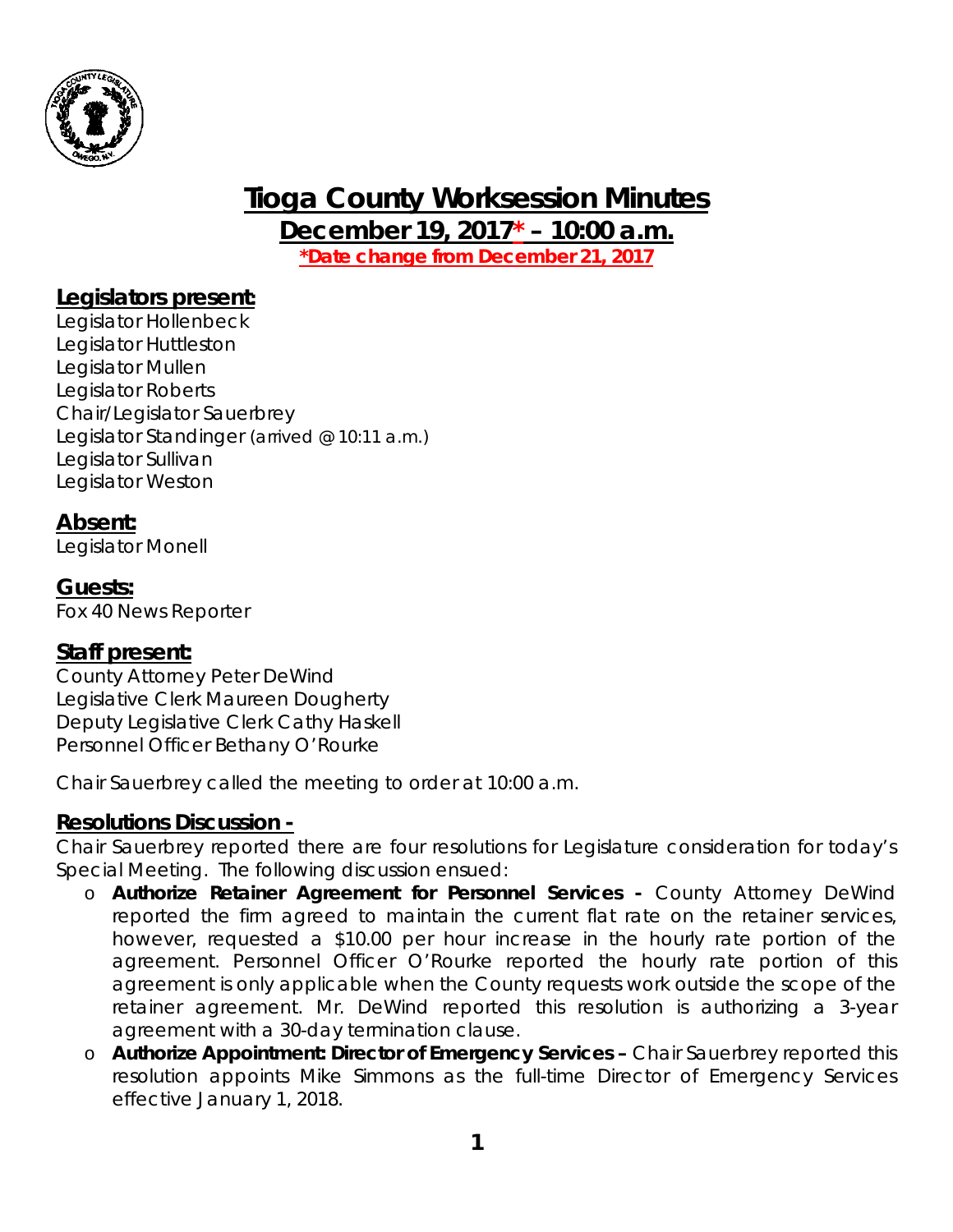- o **Authorize Salary: Deputy Director of Emergency Services (Part-time) –** Chair Sauerbrey reported Mr. Simmons reviewed the resumes and chose Robert Williams to serve as the Deputy Director of Emergency Services, therefore, this resolution authorizes the position's salary.
- o **Ratify Collective Bargaining Agreement (CSEA) –** Ms. O'Rourke reported she received a call from CSEA President Lisa Baker just prior to this meeting and the union held their ratification vote last evening, which passed with a vote of 89-3.

## **Sixth Special Legislative Meeting -**

Chair Sauerbrey called the Sixth Special Meeting of 2017 to order at 10:15 a.m. for Legislature consideration of the following resolutions:

- *Authorize Retainer Agreement for Personnel Services*
- *Authorize Appointment: Director of Emergency Services*
- *Authorize Salary Deputy Director of Emergency Services (part-time)*
- *Ratify Collective Bargaining Agreement (CSEA)*

Special Meeting adjourned at 10:20 a.m. with regular worksession resuming immediately following.

#### **Approval of Worksession Minutes – December 7, 2017 -**

Legislator Sullivan moved to approve the December 7, 2017 Legislative Worksession minutes as written, seconded by Legislator Weston with Legislators Hollenbeck, Huttleston, Mullen, Roberts, Sauerbrey, Standinger, Sullivan, and Weston voting yes with Legislator Monell being absent. Motion carried.

#### **Action Items -**

## **ACTION ITEMS FROM JULY 6, 2017:**

#### **ACTION ITEM #1 – 7/6/17 – Paying Costs for Demolished Properties –**

The Chair of the Legislature will set up a committee in January 2018 to start investigating options to determine how to proceed with the villages in regards to special assessments and property demolitions. Legislators Weston, Hollenbeck, and Mullen expressed interest in serving on this committee. **This action item will be carried forward from the December 19, 2017 Legislative Worksession.**

#### **Other –**

- **January 2018 Organizational Meeting Chair Sauerbrey announced the Organizational** Meeting is scheduled for January 2, 2018 at 9:00 a.m. in the Hubbard Auditorium. Legislative Clerk Dougherty will make arrangements with ITCS for the Legislature picture.
- **NYSAC 2018 Legislative Conference – January 29th – 31st –** Chair Sauerbrey announced the upcoming NYSAC Legislative Conference will be held at the Desmond Hotel in Albany, NY on January  $29<sup>th</sup> - 31<sup>st</sup>$ , 2018. Chair Sauerbrey reported if any legislator is interested in attending, please inform the Legislative Office for reservation purposes.
- **Shared Services Initiative –** Chair Sauerbrey reported there is an article in today's newspaper stating the Governor wants to continue with the shared services initiative. Mr. DeWind reported the hope is to make this initiative permanent with possible funding, but only for reoccurring savings every year that can be documented. Mr. DeWind